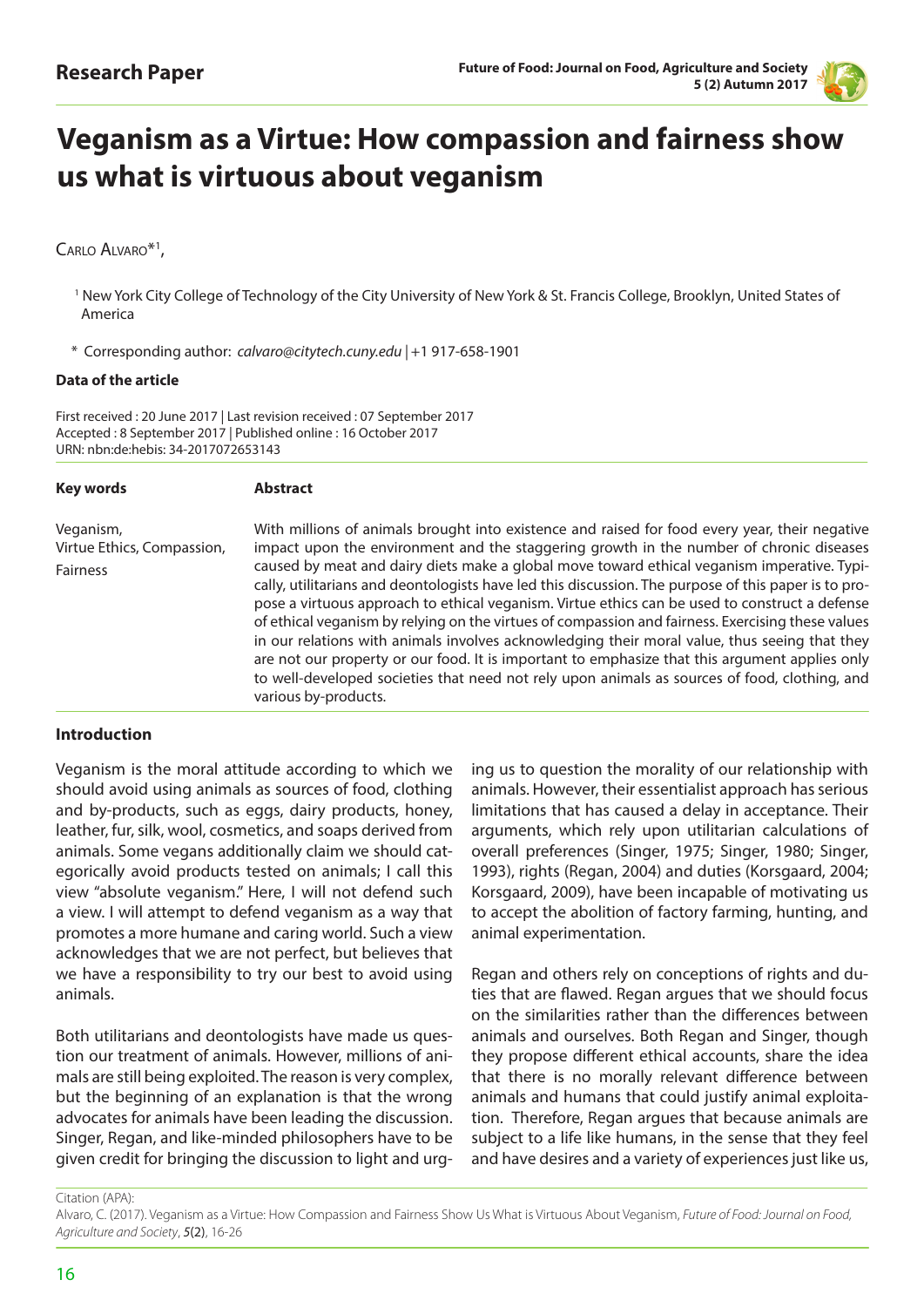and because they can be harmed just like humans, they also have a value that should be respected. The difficulty with these types of arguments is that the symmetry they propose between human and non-human animals is questionable. Perhaps it is a form of anthropomorphism to argue that our experiences are similar to those of animals in a way that is relevant to morality. As a matter of fact, many people find this symmetry argument unconvincing, and are unmoved toward veganism. The trouble is that, while it is true that animals suffer, this is not, by itself, enough to show that humans and animals are relevantly similar so that human and animal suffering should have equal moral importance.

Consequently, a number of contemporary philosophers have emphasized the importance of a virtuous character and acquiring the virtues over obeying moral prescriptions derived from universal principles or duty. However, the discussion of how a virtuous character leads to embracing ethical veganism has not yet been properly considered. Husthouse (2006; 2011) illustrates how we can account for the ethical treatment of nonhuman animals through an appeal to virtue ethics. She claims that starting with the question of moral status is not correct in the animal ethics discussion. Rather, we should begin by morally questioning the attitudes that underlie the use and abuse of non-human animals. When we do so, we often find that we act viciously. Thus, if one is committed to living a virtuous life, he or she will change his or her attitudes toward the use of animals. Abbate (2014) entertains the idea that virtue ethics, rather than utilitarianism, duty, or rights, is the appropriate framework for developing an animal liberation ethic. Her claim is that utilitarianism is overly permissive because it permits the harming of animals for trivial reasons, so long as interests are maximized. On the other hand, deontological theory is too restrictive, since the prohibition on harming nonhuman animals would make moral agents incapable of responding to moral tragedies that, at times, require that some animals be harmed in order to prevent more harm. Virtue ethics has a wealth of insights that could motivate people to become vegans, yet virtue ethicists have never offered a virtuous defense of ethical veganism. My thesis is that the acquisition of the virtues of compassion and fairness may make us see what is virtuous about ethical veganism. However, it is important to understand that my argument applies to those who live in affluent societies, who have an abundance of readily available plant-based food. I will not, therefore, say anything about those societies that have no other alternatives but to rely upon animals as sources of sustenance. To show why a virtuous approach is preferable, I shall first examine Korsgaard's duty view and Singer's preference utilitarianism to show their shortcomings.

#### **Korsgaard: A Neo Kantian View**

To begin with a duty approach, Korsgaard's lecture "Fellow Creatures: Kantian Ethics and Our Duties to Animals" (2004) attempts to show how Kantian ethics can grant moral duties toward animals. She argues that if Kant had been consistent, he would have realized that animals are in a sense ends-in-themselves. The problem is that Kant's ethical system is rather strict because, accordingly, only agents that have a rational nature can constrain us morally. By rational nature, Kant refers to "…our capacity to govern ourselves by autonomous rational choice" (Korsgaard, 2004, p. 3). Humans are rational creatures who form what Kant calls the "Kingdom of Ends." In the Kingdom of Ends, each individual is autonomous and capable of creating and understanding moral laws. Consequently, we humans have a duty to treat all members of our Kingdom with respect. Unfortunately, animals are not moral agents because they are not rational in a way that they could ever govern themselves by autonomous rational choice. Therefore, in terms of Kantian ethics, this means that we do not have any moral duties to them, at least directly.

Kant's view is an argument "from the capacity to obligate, or the lack of that capacity, to the assignment of a certain kind of value" (Korsgaard, 2004, p.16-17). In other words, Kant does not want to say that animals have no value at all, but rather that they are not capable of obligating us to respect moral laws. With regard to the question of whether animals are in fact capable of placing us under moral obligations, Korsgaard thinks that they are, though it appears to be the contrary. Korsgaard's thesis is that "…despite appearances, and despite what he himself thought, Kant's argument reveals the ground of our obligations to the other animals" (Korsgaard, 2004, p. 5). Korsgaard argues that Kant conflates two conceptions of "end-in-itself." One is the source of normative claims recognized by all rational agents, and the other sense is someone who is able to give force to a claim by participation in morality. Surely animals cannot be ends-in-themselves in the second sense, because they lack rationality and autonomy; they do not participate in morality. However, it does not follow that non-human animals cannot be ends-in-themselves in the first sense: as the sources of normative claims. It does not follow, Korsgaard says, that "there is no sense in which they can obligate us." (Korsgaard, 2004, p. 21) There is, in fact, a sense in which animals obligate us.

We take ourselves and our interests to be the source of morality. But we do not value our interests only because they are the interests of autonomous rational beings. Being autonomous and rational allows me to legislate against what is bad for me and others like me. However, I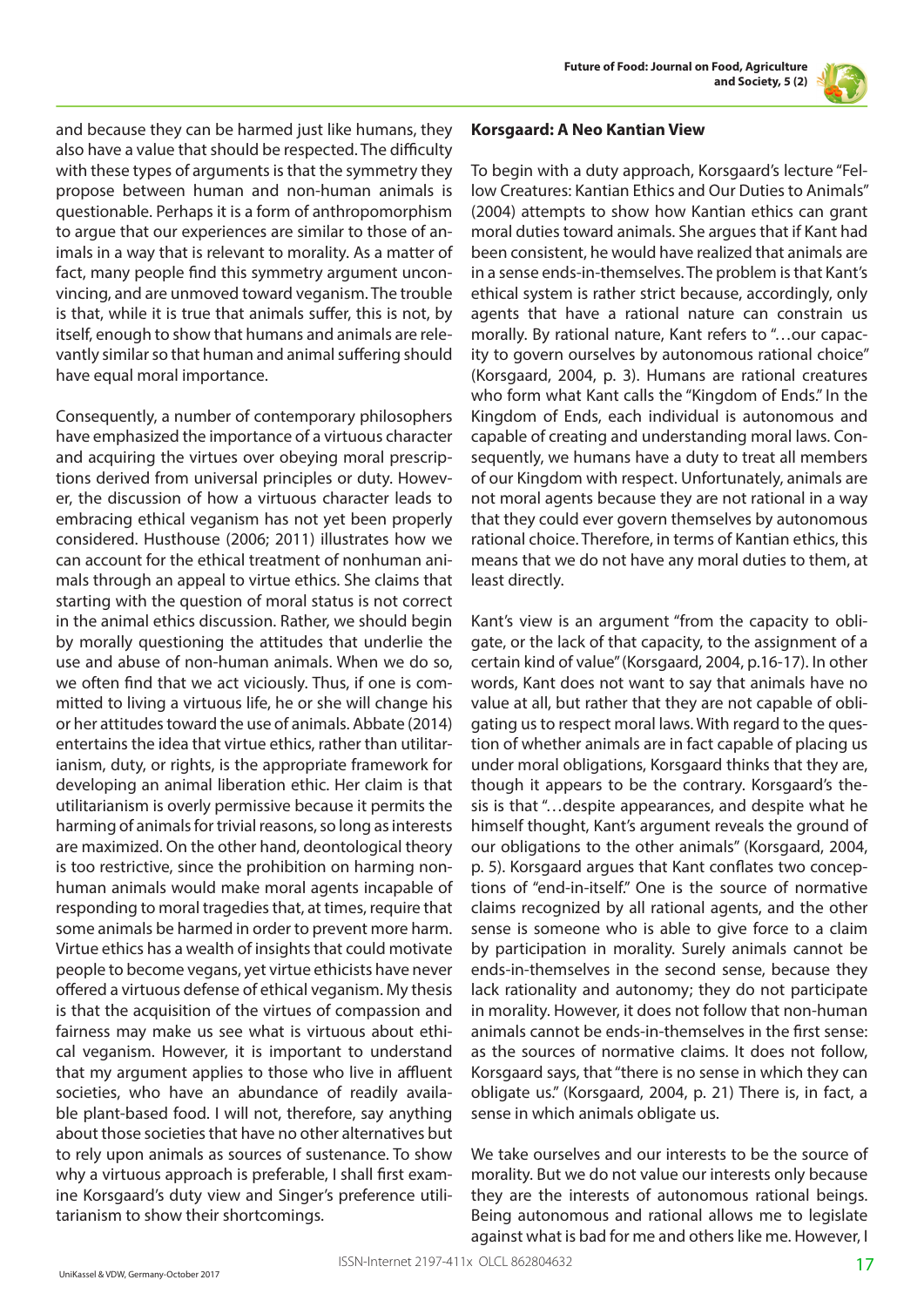

do not legislate, for example, against being lied to, being injured, being cheated on, etc., only because I am an autonomous and a rational being, but also—perhaps most importantly—because bad things assault my animal nature. In other words, "we object to pain and torture or injury because they are bad for us as animal beings" (Korsgaard, 2004, p. 28). In fact, Kant holds that respect for our rational nature involves respecting our animal nature. This is the ground for his arguments about our duties to ourselves, our self-preservation, the enjoyment of food, and sex. In Kant's Groundwork for the Metaphysics of Morals (1997), the section entitled "A Human Being's Duty to Himself as an Animal Being" (p. 421-428) discusses duties to ourselves as animal beings with respect to our animal nature, not rationality. He covers the duties not to commit suicide, not to maim or disfigure oneself, not to masturbate, and not to indulge in excessive consumption of food or drink. In Religion Within the Boundaries of Mere Reason, Kant (2001) argues that our animal nature is one of three "original predispositions to good in human nature" (p.74). Thus, for Korsgaard, our autonomous nature is not the only source of normative claims. Besides our autonomous nature, we derive normative value from our animal nature.

The duties we owe to ourselves arise from the natural fact that many things can be objectively good or bad for us, for example, pain and suffering. Thus, while it is true that animals are not self-legislative beings capable of imposing laws upon us, it does not follow that we owe no moral duties directly to them. In fact, animals, like us, are beings for whom things can be good or bad. Therefore, Kant is mistaken because he does not recognize this. As Korsgaard puts it, "…human incentives are simply the same as those of the other animals" (Korsgaard, 2004, p. 32). She also reminds us that Kant does not believe that humans are magnificently unique in the sense that their nature is transcendental unlike animals (Korsgaard, 2004, p. 33). Humans are not morally superior in this sense for Kant. Rather, humans are able to legislate that the things that are good for us are the source of normative claims. This is certainly one sense in which humans are ends-inthemselves; the other sense is that they have an animal nature. Thus, animal nature is an end-in-itself—and it follows that we have direct duties to other animals.

 For Korsgaard, Kant was wrong about claiming that only rational beings can place us under moral obligation. However, I doubt that Korsgaard's attempt is successful. Korsgaard's success in showing that we have direct duties to animals on Kantian grounds hinges on the question of whether Kant in fact overlooked the implications of his own principle. I do not think it is clear that Kant would concede that having an animal nature is morally important, because when we legislate against things that assault us, we in fact make laws against them because they assault our animal nature. Kant may argue that having an animal nature may be a sufficient condition for having direct duties to other rational beings, but not a necessary condition. Our animal nature is, after all, "attached" to a rational nature, whereas animals (according to Kant) are completely devoid of a rational nature and that is why they cannot put us under moral obligation, i.e., we do not have direct moral duties to them.

Korsgaard's view on our duties towards animals fails as a moral theory in favor of animals because her view is ultimately concerned with notions of obligation and right conduct. The problem is her conception of morality as a set of universal and authoritative norms by which all moral agents are categorically obligated to follow. Korsgaard argues in an interview with Schaubroeck (2009),

Morality assigns us purposes, it is our moral duty to help those in need for its own sake—not to help those in need for something else. We are creatures who adopt our purposes—they are not given to us by our desires, and that means we need principles to guide their adoption. (p. 55)

To show why Korsgaard's moral outlook about our treatment of animals fails, I want to consider Stocker's criticism of duty-based theories. Stocker (1976) goes directly to the heart of the problem as he writes,

These theories [referring to Kantian and utilitarian ethics] are, thus, doubly defective. As ethical theories, they fail by making it impossible for a person to achieve the good in an integrated way. As theories of the mind, of reasons and motives, of human life and activity, they fail, not only by putting us in a position that is psychologically uncomfortable, difficult, or even untenable, but also by making us and our lives essentially fragmented and incoherent. (p. 455)

As Stocker points out, a theory that emphasizes duty leads us to moral schizophrenia. Imagine that you are in a hospital, recovering from an illness. Your friend, Smith, comes in to visit you, and this makes you happy. However, you find out that Smith is unenthusiastic about visiting you. In fact, he'd rather be somewhere else. He came to see you not because he has a desire to see you or he loves you and he is concerned about your health, but rather, as it turns out, because he is a deontologist who is committed to acting out of duty, regardless of how he feels about a certain action. Now think about this moral outlook when applied to the treatment of animals. Such a moral view asks us to respect animals because we should recognize that we have certain moral duties toward them. Such a theory of supposed duties is neither able to convince many, nor to motivate those who might be convinced. It appears clear that duty ap-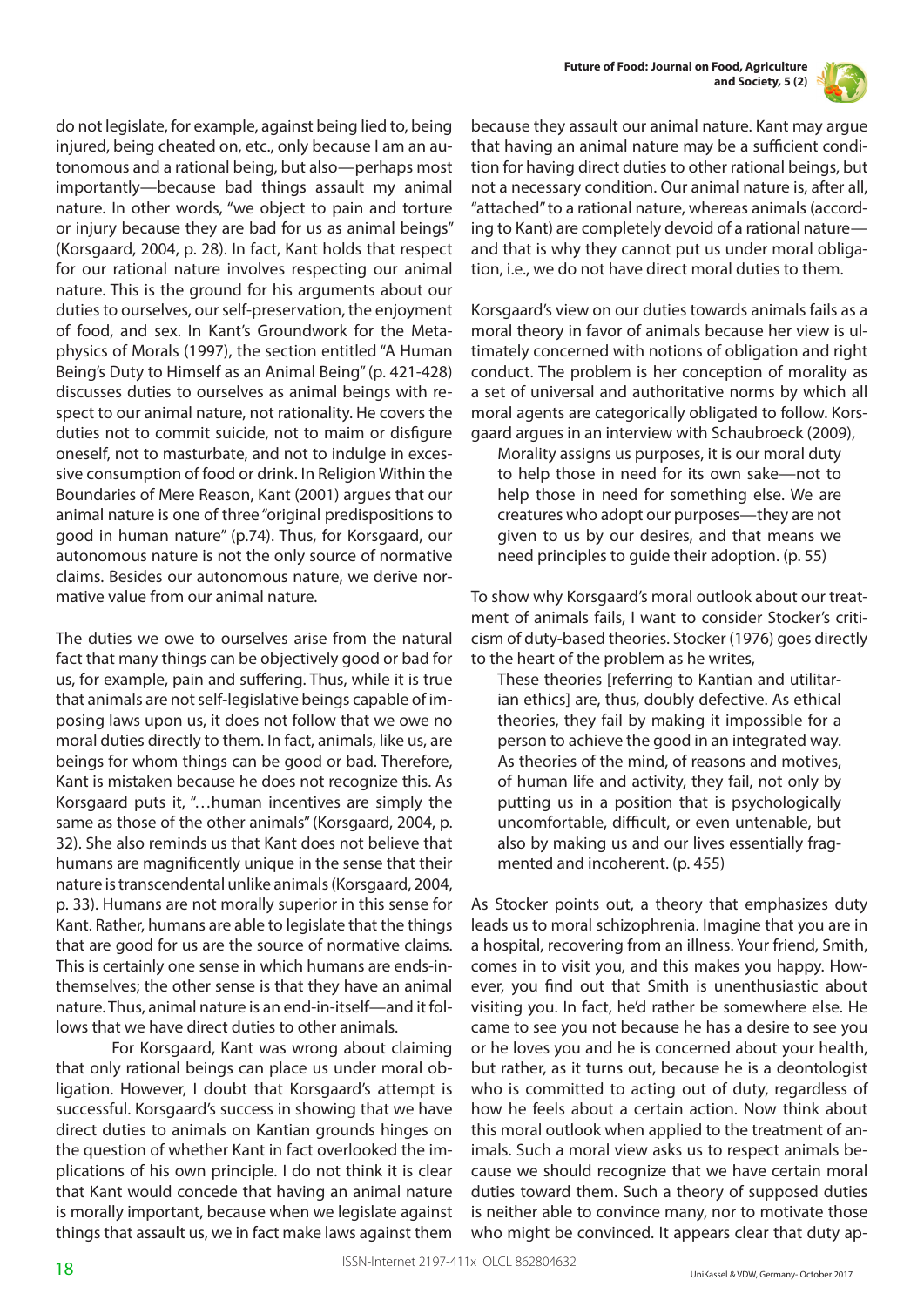

proaches distort our view of morality because they focus on duty rather than the individual themselves.

# **Utilitarianism and Unreasonable Demands**

Having considered a duty view, I shall now consider preference utilitarianism. Singer's preference utilitarianism takes the right action to be the one whose consequences promote the preferences of beings that have preferences, namely, sentient beings. Singer uses his preference utilitarianism to show that humans have a moral obligation to stop raising animals for food and stop using animals as subjects for scientific research. His ideas are mainly found in *Animal Liberation* (1975) and *Practical Ethics* (1993). These two works, among others by Singer, have played a vital role in shaping the contemporary animal rights movement and the philosophy of vegetarianism.

According to preference utilitarianism, the right action, rather than calculating pleasure against pain, is one that promotes the best interests of the greatest number. Based on this ethical view, Singer (1980) claims that "applying the principle of utility to our present situation especially the methods now used to rear animals for food and the variety of foods available to us—leads to the conclusion that we ought to be vegetarians" (p. 137). But is it true that utilitarianism makes a strong demand of us to become vegetarians and to shun animal exploitation? In what follows, I want to show that utilitarianism is not a viable moral system to claim and support the rights of animals and does not lead necessarily to vegetarianism; in fact, that utilitarianism does not underwrite concern about the welfare of animals at all.

A statement that Singer (1993) makes in the early pages of his Practical Ethics adroitly captures his view:

The way of thinking I have outlined is a form of utilitarianism. It differs from classical utilitarianism in that 'best consequences' is understood as meaning what, on balance, furthers the interests of those affected, rather than merely what increases pleasure and reduces pain. (It has, however, been suggested that classical utilitarians like Bentham and John Stuart Mill used 'pleasure' and 'pain' in a broad sense that allowed them to include achieving what one desired as a 'pleasure' and the reverse as a 'pain'). (p. 14)

While for Kant, rationality is the locus of morality, according to utilitarianism, sentience is the starting point of moral consideration, the special characteristic that confers upon a being moral worth. As explained by Singer (1993),

If a being suffers, there can be no moral justification for refusing to take that suffering into consideration. No matter what the nature of the being, the principle of equality requires that its suffering be counted equally with the like suffering—in so far as rough comparisons can be made—of any other being. ( p. 15)

For utilitarians, if a being can feel pain and pleasure, it is a sentient and moral agent, and consequently it counts morally. Therefore, what this means is that not only humans are moral agents worthy of moral consideration, but many animals, as well.

Diamond (1978) makes a valuable point about Singer's approach. She points out that Singer's position contains "fundamental confusion about moral relations between people and people and between people and animals" (p. 466). She says that the analogies used in these types of arguments are not clear at all, and thus it is difficult to see how they move from consideration of human preferences to consideration of animal preferences. Moreover, the argument prevents us from seeing what is really important in our relations with other people and with animals. What's fundamentally wrong with this kind of argument is that it begins by asking the wrong question: What grounds do we have to claim that humans have certain rights while animals do not? For it asks why we don't kill people or inflict suffering on them, while we are willing to do just that to animals. Diamond (1978) argues, "This is a totally wrong way of beginning the discussion, because it ignores certain quite central facts—facts which, if attended to, would make it clear that rights are not what is crucial" (p. 467).

We do not eat people (typically), but not because of utilitarian principles, i.e., because they have preferences, and they prefer not to be eaten. Rather we don't eat people simply because we do not regard them as food. Even if people wouldn't mind being eaten, and they died in accidents, and human flesh were delicious and nutritious, we would still not eat them. But then it seems that Singer's argument is uneven, because it suggests that we do not maltreat other human beings or animals because they have preferences by virtue of their being sentient. However, if the analogy holds for animals, and demands that we not eat them or experiment on them because doing so may deprive them of their preferences, thus negatively affect aggregative utility, then this principle should also hold for humans. Namely, eating people would turn out not to be permissible because it deprives humans of their preferences. But again, this is clearly not the reason we do not eat people. Anyone who argues this way, Diamond (1978) says, "runs a risk of leaving altogether out of his discussion those fundamental fea-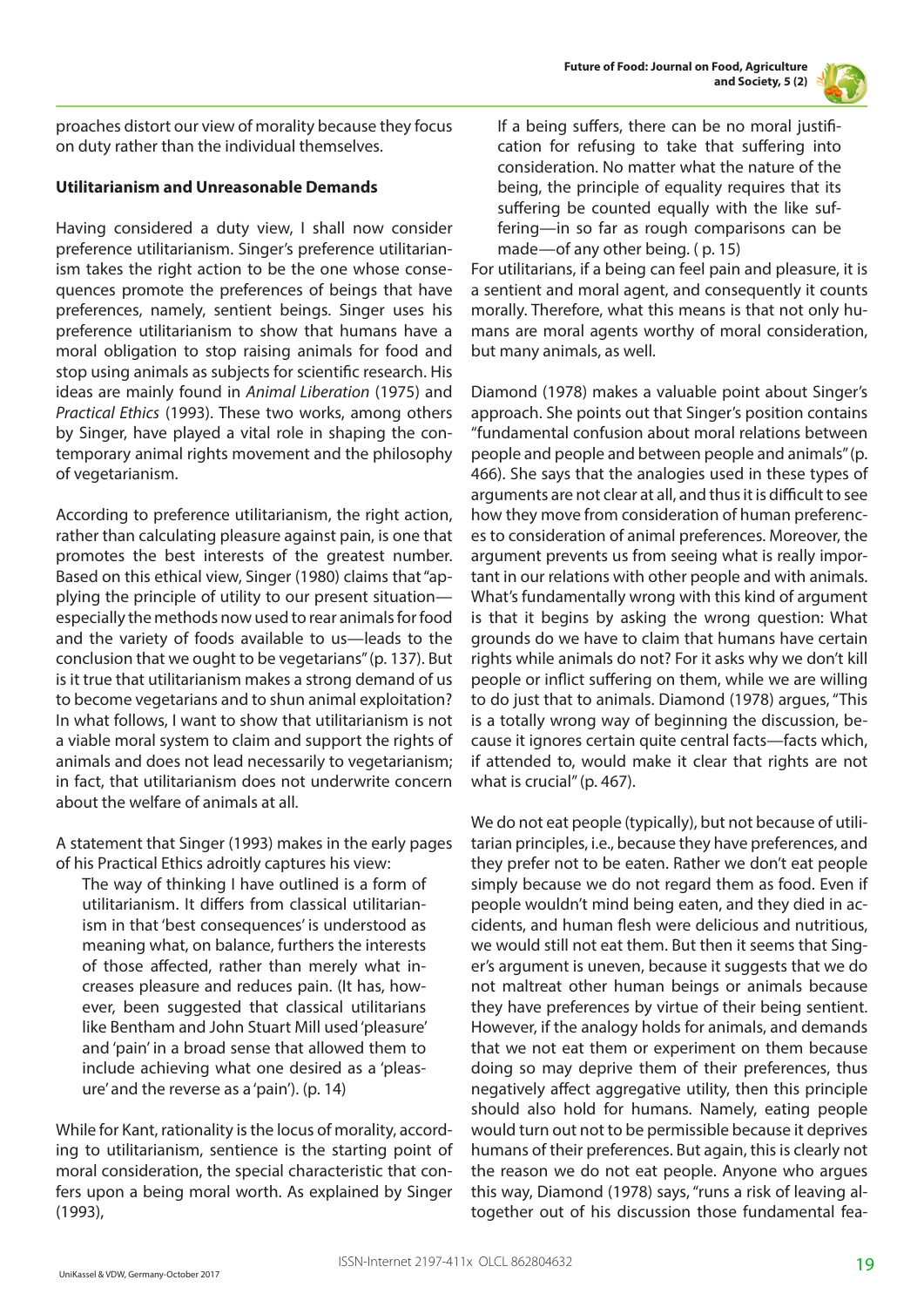

tures of our relationship to other human beings which are involved in our not eating them." (p. 467)

My objections to Singer's moral approach are, by and large, in line with Diamond's, though it seems to me that there is even more to be said on the topic than Diamonds and others have said. While utilitarianism is theoretically appealing, I want to propose that no one really lives this way. Suppose a person dear to you is hopelessly ill. As a utilitarian, it might turn out, upon calculation, that you should let her die so as to maximize utility by using the money and care required to look after her to diminish the suffering of many others. In the 1999 profile by Michael Specter featured in The New Yorker, Singer makes it very clear what he thinks about such a situation, as he states, "The notion that human life is sacred just because it's human life is medieval." Regarding the hopelessly ill, he states, "The person that used to be there is gone. It doesn't matter how sad it makes us. All I am saying is that it's time to stop pretending that the world is not the way we know it to be" (p. 55). Singer argues that the idea that human life is sacred is obsolete. But what are the results of approaching morality this way?

Highly rational and impersonal theories do not help us understand the moral worth of humans and animals. In fact, when an individual close to us is very ill, our response is seldom controlled by the rational, preference-calculating, utilitarian principles, but rather by our virtue. As Donovan (2006) writes, "sympathy, empathy, and compassion [are] relevant ethical and epistemological sources for human treatment of nonhuman animals" (p. 306). The calculations that utilitarianism makes, while theoretically attractive, hardly apply in real life. About this issue, Williams says,

You can't make these calculations and comparisons in real life. It's bluff... One of the reasons his [Singer's] approach is so popular is that it reduces all moral puzzlement to a formula. You remove puzzlement and doubt and conflict of values, and it's in the scientific spirit. People seem to think it will all add up, but it never does, because humans never do. (Specter, 1999, p. 55)

The last words of the above citation, "because humans never do" are crucial: morality conceived as a formula fails because abstract reasoning cannot capture the moral complexity of humanity. Moral puzzlements require more than formulas; they require attentiveness, love, care, and a conception of human beings as intrinsically valuable. In Practical Ethics, Singer (1993) writes, "ethics is not an ideal system that is noble in theory but no good in practice. The reverse is closer to the truth: an ethical judgment that is no good in practice must suffer

from a theoretical defect" (p. 2). It would seem, then, that if utilitarians are sincere in their desire to propose a moral view that is noble in theory and good in practice, they must abandon their view that calculation of utility is all we require if we wish to deal with moral issues. Thus, I argue, utilitarianism is not a viable ethical theory that can be applied to the question of our treatment of animals because it ignores our love for, and relationship with, animals and people, at the expense of satisfying preferences or happiness for the greatest number.

# **Virtue Ethics**

Virtue ethics (VE) maintains that our moral experience and our relation with others are too complex, too nuanced, and too textured to be captured and understood by a set of principles or rational calculation. When we theorize, we detach ourselves from our moral experience and our moral feelings. In the Greek myth, Procrustes offered his bed to guests who wanted to spend the night. If the guests were too long for the bed, Procrustes would chop off their legs; and if they were too short, he would stretch them so that they could fit. Deontology and utilitarianism have done to morality what Procrustes used to do to his guests. VE, therefore, believes that the correct way to understand and approach morality is to consider each situation and determine what the appropriate moral approach should be and which action should be carried out. Most importantly, VE recognizes that people's motives, character, and reasons for acting in certain ways are more important than any theory that claims to give moral directions. In other words, if people are honest, fair, compassionate, just, and more, by virtue of their characters, they will do what is right, for the right reason, in a given circumstance.

VE emphasizes the kind of person one is. There are important factors in morality: whether an intention is right, whether one is following the correct rule, or whether the consequences of action are good. But these factors are not primary. What is primary is whether the individual's actions are expressions of good character. When we help a friend, for example, we do so out of friendship and not for the sake of it. According to VE, if you are my friend, I help you because I like you and care about you and take pleasure in helping you, and not because I think that I have a moral duty to help you or because it turns out that my helping you will maximize overall utility. This aspect of VE is one of the main points of disagreement between VE and nor-aretaic moral theories. VE regards a virtuous individual as someone who has the virtues; virtues have morally right desires built in. In Book II.1 of Nicomachean Ethics, Aristotle (1990) discusses the question of how one acquires moral virtues, "the virtues . . . we acquire by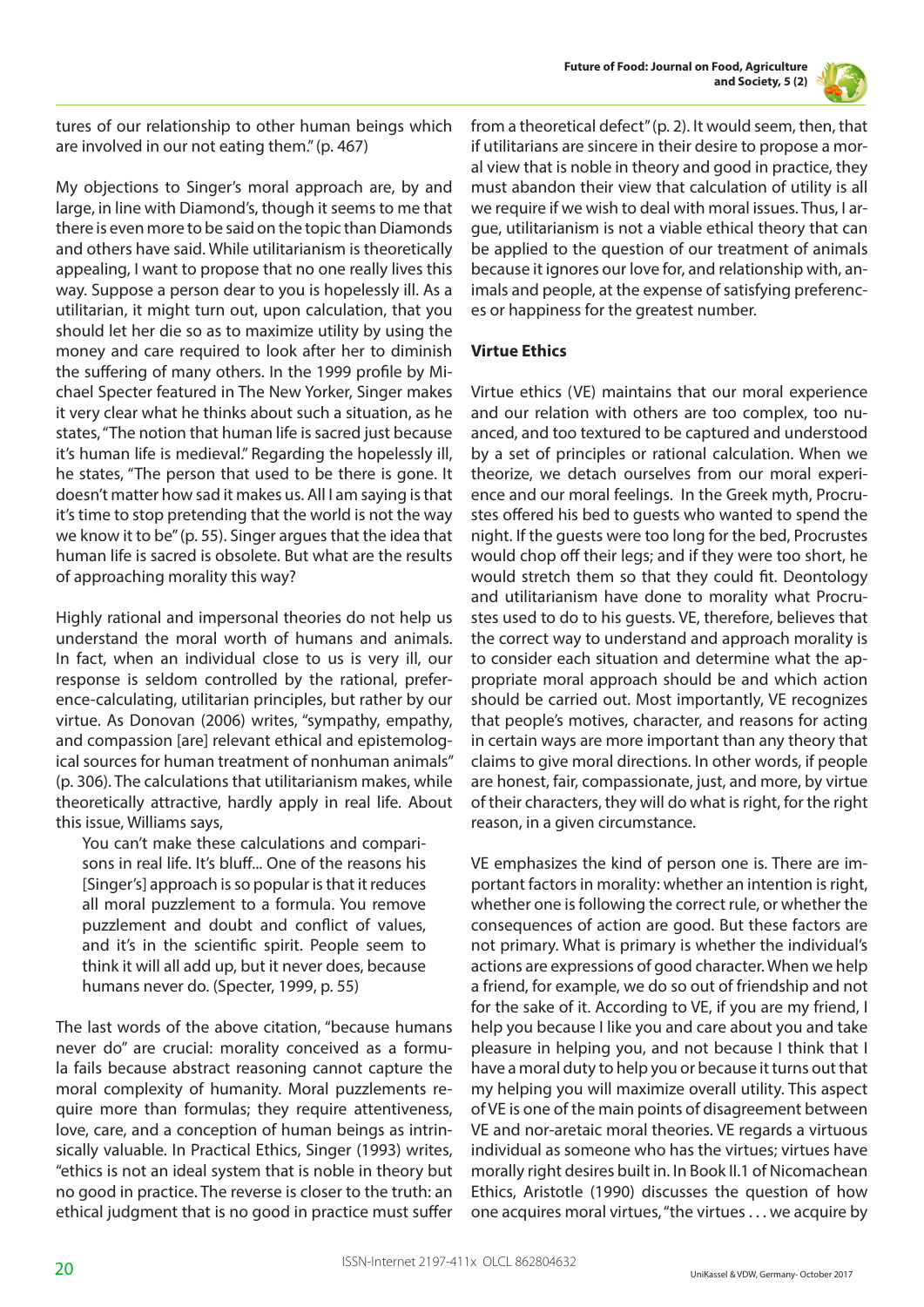



having first put them into action" (II.2.1103a30). This is possible because the capacity for virtue is innate, but has to be brought to a fully developed state through practice. For example, it is by repeatedly performing generous acts that one develops the virtue of generosity; it is by repeatedly refusing to indulge one's appetite that one develops the virtue of temperance. However, not every generous or temperate act is virtuous. If I spend my entire paycheck to buy a friend a car or if I refrain from eating all together, or I eat far too much, then I am not doing what is virtuous. Also, consider courage: being courageous is not to lack fear, but to perform in spite of fear. But if I express my courage by robbing a bank, I am not exercising my courage in a way that is virtuous. Why? Simply because robbing a bank is an action proceeding from a vice that goes against other virtues, such as justice. According to VE, the best ways to promote social cooperation and harmony is for people to acquire a good, reliable character. Rules by themselves may give guidelines, but they cannot make people good. Consequences of our actions are important, but without good intentions, we are not likely to produce greater total satisfaction than other theories try to achieve by detached theorizing.

# **How Compassion and Fairness Make Us Understand What is Virtuous about Veganism**

People use animals for food, clothing, cosmetics, scientific research, and many other purposes. Unbeknown to many our relationship with animals is cruel and immoral. The reality is that we bring into existence and raise millions of animals in cages, feed them poisons and chemicals, cut them into pieces of various shapes and forms, cook them, and consume their flesh. All this happens before our eyes without our realizing its viciousness. As I will argue, morality is about having a noble character. What we do to animals, anyway we word it or try to justify, is ignoble.

I believe that virtue ethics may lead us to the conclusion that those who live in affluent societies, who enjoy an abundance of plant-based foods, should become vegans. VE does this by showing the necessity to have, among many others virtues, compassion and fairness, both of which enable a sensitivity to unnecessary cruelty and suffering. If one acquires these virtues, he will be compassionate, sensitive to cruelty, resist injustice, and possibly see that veganism is a virtuous practice. The practices of eating animals and using them in various aspects of our lives often entail vices, such as intemperance, cruelty, injustice, and lack of compassion and empathy. I am not suggesting that there are absolute rights and wrongs; that is not the project of virtue ethics. The main characteristic of the virtuous person is that he or she does the best thing in a situation, all things considered. But if virtue ethics is correct in saying that what is important in morality are a good moral character and acting out of virtue, rather than worry about duty or the way to reduce the total amount of suffering in the world, what are the virtues that illuminate our understanding that veganism is a virtuous practice? Although many virtues could be appealed to, I want to consider, in particular, the virtue of compassion and the virtue of fairness.

## *Compassion*

Compassion is a virtue rooted in love; it is a deep concern about the pain of the sufferer, with the hope of alleviating it and that some positive good will emerge from the sufferer's unfortunate situation. In fact, compassion is also a deep concern for others' happiness and joy. Helping others who are suffering is very important; it is what a compassionate person does. But it is equally important to take positive action to increase or maintain others' happiness. Since animals are capable of suffering or living a pleasant life, a compassionate individual would avoid practices that cause pain to animals and also would try to maintain their happiness. A true virtue, after all, strives to produce a good life for us and for others. A compassionate individual feels sympathy for those who suffer. Sympathy is an important moral feeling because it allows us to respond to something unfortunate or unpleasant happening to others. When an elderly person is entering a building, a sympathetic person will hold the door for him. When an animal is hurt, the sympathetic person will offer help. But most importantly, a compassionate person has empathy. Empathy is related to sympathy, but goes deeper in that it "recognizes connection with an understanding of the circumstances of the other" (Gruen, 2014, p. 45). An empathetic individual tries to understand thoroughly the situation and circumstances of others and cares about their well-being. These 'others' may be close to us or far away, other humans or non-human animals. Empathy enables us to extend our love to victims of some natural catastrophe, for example, who may live on the other side of the world. In the case of our treatment of non-human animals, the compassionate individual has empathy for them and tries to understand what matters for them. Thus, a compassionate individual understands that animals exist for their own benefit and do not desire to die or to be turned into food or spend their existence inside a cage. A compassionate individual, therefore, will not merely try to alleviate the pain of an animal who, for instance, is about to be slaughtered by caressing him or by giving him a tranquillizer or by making his death as quick as possible. This would not be the full expression of compassion. Rather, a compassionate, empathetic individual also recognizes that animals do not only wish to avoid pain, but also wish to survive and flourish. Consequent-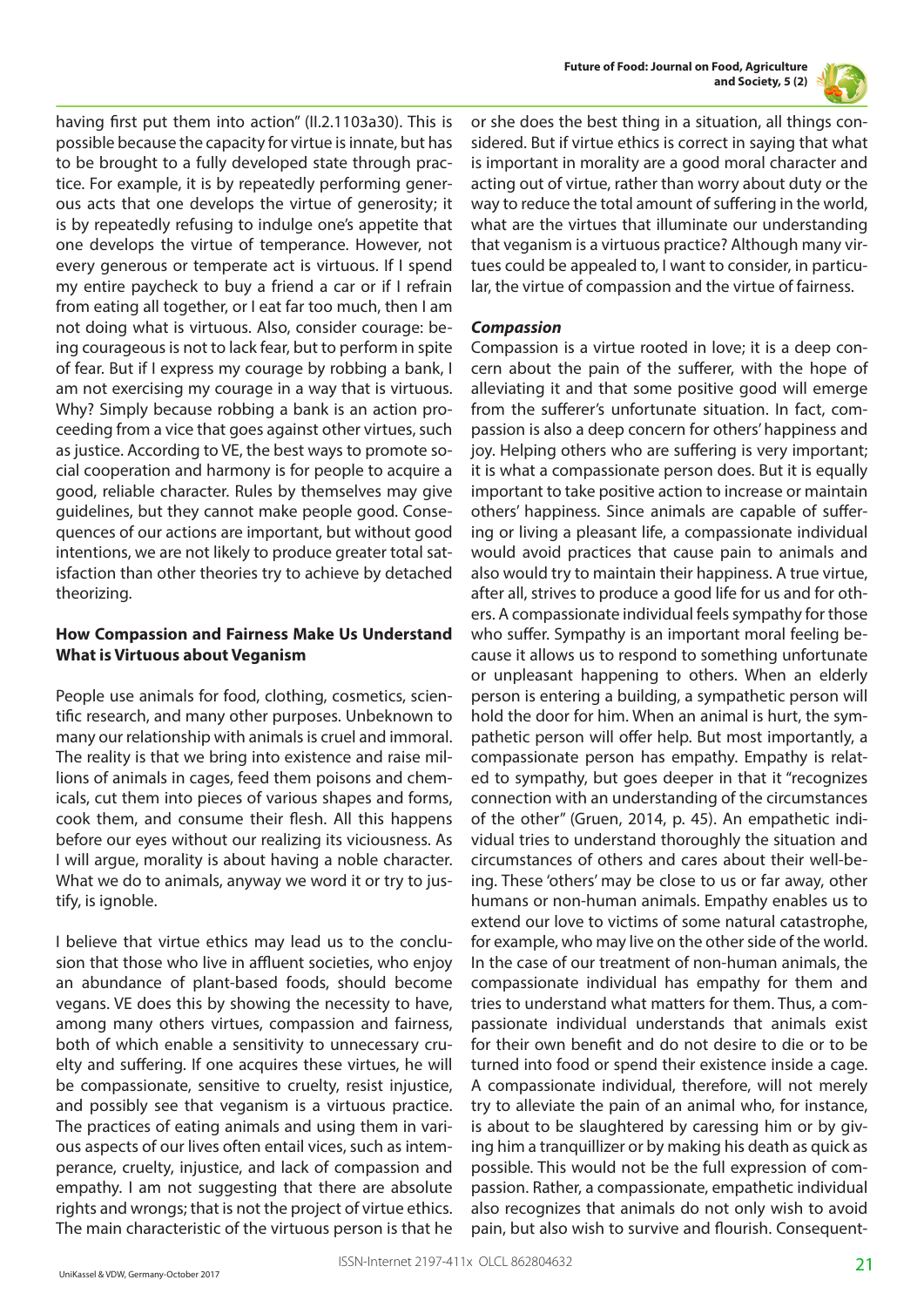

ly, by definition, a compassionate person would oppose all forms of animal exploitation. But just like other virtues, compassion seems to lie between two excesses. One way, for example, an individual would be too compassionate is by putting his own well-being at risk. For example, it would be a form of excess of compassion if one refused to wash his hands to protect germs, or if he denied food to his children to feed strangers, or allowed rats to take over his apartment. On the other hand, one would not be compassionate enough if he deliberately killed animals for fun, or just for the sake of it; or, having an abundance of food, he refused to share it with others in need. In the present case, veganism is the idea that animals do not belong to us and thus they are not food or property. Considering that humans can thrive on a vegan diet, and considering that the animals that people eat are domesticated farm animals, the compassionate individual will avoid eating those animals or any other practice that involves animal by-products.

A person may be thought to be compassionate because she cares about humans and animals within her own circle. For example, many people consider themselves compassionate individuals and animal lovers. However, their compassion is limited to the people around them and their pets; the limit of their compassion is evinced by the fact that they may eat meat. This attitude is not, however, a virtuous one. Compassion must be consistently extended to all animals and people outside one's moral circle. The failure to extend compassion to all animals not just to companions—creates an incompleteness of the virtue. For VE, it is not sufficient to be compassionate only in some instances (Hursthouse, 1999, p. 14). Therefore, one may not claim to be compassionate in the complete sense of the virtue if one's actions are directed only toward humans or a restricted circle of animals. One must be thoroughly and consistently compassionate toward all beings. One is not truly compassionate by simply refraining from directly being cruel to or directly exploiting animals. One must also not be party to the exploitation of animals; he must not purchase leather, fur, meat, or choose to remain ignorant or inactive by shrugging it off and saying that he cannot do anything about it.

Since an important component of compassion is empathy, a compassionate individual recognizes and appreciates the unique characteristics and needs of everything and everyone. When we are attentive to the needs of others, and thus realize that the lives of people, and of many animals, are important to them, we are moved to value their lives and happiness and we desire to relieve their suffering and to further their happiness. Therefore, compassion makes us understand that veganism is a virtuous practice.

# *Fairness*

It seems that virtually all people who care about morality want to be or strive to be fair. But what does that mean? If we stand in a long line and one person tries to cut into the line, we say it's unfair. Exploiting people is unfair. Hurting a child intentionally is unfair. Hurting a dog is unfair. The fair-minded individual acts out of justice to ensure that everyone receives what he or she deserves. Treating others fairly means ensuring that they receive the deserved reward or punishment. A fair individual does not exploit others for his own benefit; he tries to be impartial by treating others equally. If exploiting humans or causing suffering to them is wrong, but it is not considered wrong in the case of animals, this is not impartial. The fair individual is fair to all individuals regardless of their skin color, nationality, height, age, species, and so on. Eating and using animals causes countless animals to suffer and be killed for trivial reasons, such as taste, fashion, and amusement. In affluent societies, where food is abundant and we have no need to use animals for food or clothing, our treatment of animals is, by definition, especially unfair.

We cause animals to suffer because we use them. Animals experience the world. They are individuals. They don't want to be used by us, but rather enjoy their existence the same way we want to enjoy ours. And once again, consider that to have good lives, we don't need to use animals for food or other purposes; that eating animals and their by-products can be bad for our health; and that intensive livestock production can harm the environment. It follows that tradition, convenience, and taste are not good reasons to use animals, even 'humanely.' If we are consistently fair, we will not merely try to ameliorate their living conditions, but rather avoid exploiting them in the first place. Using their bodies, their skin, their milk, their fur, or their eggs is unfair. Also, using some animals but not others is unfair. In Western societies, dogs, cats, some birds, and some fish are considered pets; but other birds, fish, cows, and pigs, are considered food. Of course, being a pet does not entail that an animal is treated well. The vast majority of pets are also treated callously. However, the only way to be fair is not to use animals at all. Again, this does not mean that we should endanger our health by allowing lice to proliferate in our hair or cockroaches in our apartments. Because VE does not require moral absolutes, it is consistent with fairness that we should not intentionally destroy or harm other living beings; but, by the same token, it would not be fair to allow other organisms to harm us. In the case of lice, for example, if possible, one should try to remove them without harming them. Shaving one's hair seems to be a fair compromise. Thus, fairness entails that we should not exploit or intentionally hurt or kill, which means going vegan. Therefore, fairness also shows that veganism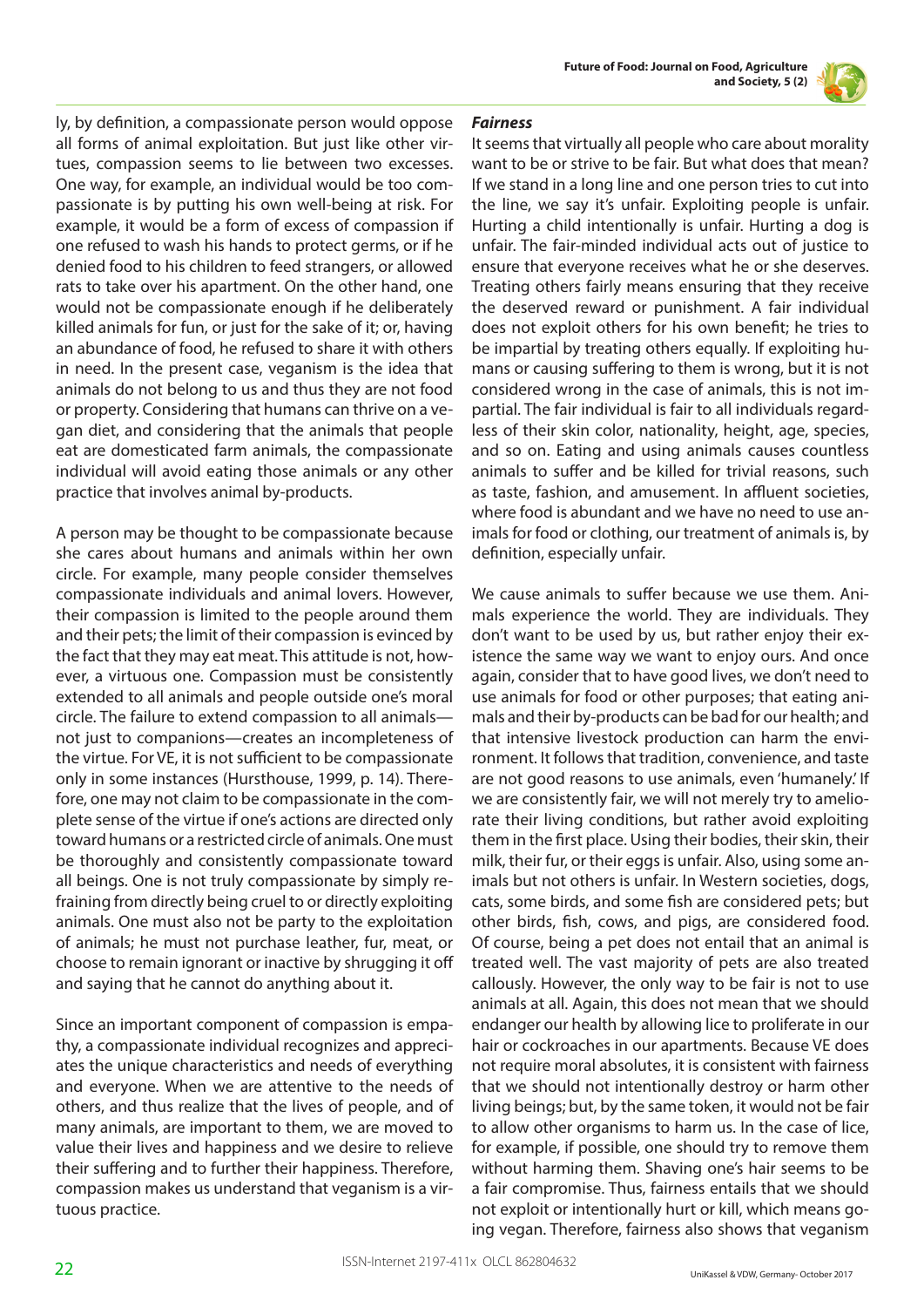

is a virtuous practice and lifestyle.

#### **Where We Draw the Line**

A skeptic of the idea that we should all become vegans may point out that being virtuous does not guarantee that we embrace veganism. One may ask, "But where do we draw the line?" Veganism, as I see it, is the idea that animals do not belong to us. This implies that using them is immoral. But which animals are we talking about? All animals? All insects? Where do we draw the line of respect for animals? These questions seem to me to make sense in a context of an ethic that emphasizes universal rules or one that proposes a common denominator for respecting animals, such as sentience, as the locus of morality. The point of VE is not to draw lines because, as I have explained, VE is a moral approach that deemphasizes universal rules and consequences and focuses instead on the character of the agent. An agent who has a consistently benevolent, compassionate, temperate, and just character will always behave in ways that are benevolent, compassionate, temperate, and just. He or she will always act well. Conversely, an agent who is not virtuous will have to rely upon and follow universal rules or prescriptions derived from some utilitarian calculus; but there is no guarantee that the agent will be willing to act according to those rules or that the agent will be satisfied by his required actions. When we approach morality from virtue, we are asked to take into account the relevant facts of a given situation, rather than abstracting those facts. In other words, a utilitarian, for example, may propose that in our dealings with animals, we give equal consideration to all those beings that have preferences. The utilitarian, then, may draw a line and declare that, because a fetus or a mosquito are not the kinds of beings whose preferences could be satisfied or frustrated, we cast them outside the moral community. Kantian ethics is another perfect example of this. According to Kant, the so-called line has to be drawn in accordance with rationality; and since animals are not rational, we have no direct moral duty to them.

VE sees the issue differently. A compassionate individual, for example, is concerned about the well-being of all living things. He respects all creatures because all have a dignity and deserve moral respect. For a virtuous individual, it is not the case that only certain beings have moral worth, while others are absolutely worthless or irrelevant. This is an attitude embedded in the virtues. A virtuous individual respects insects in that he does not kill them intentionally or take pleasure out of torturing or killing them. Since he also respects nature, he will not destroy plants needlessly or pollute waters. At the same

time, VE is consistent in its approach because it does not categorically prohibit killing animals who threaten our lives or insects that, for example, might infest our homes. In such circumstances, a virtuous individual is morally consistent. With regard to veganism, considering that we can conduct our lives without using animals for food, clothing, or other purposes, exploiting them is inconsistent with the virtues.

VE leads to ethical veganism because the virtuous person is compassionate and fair, which entails the avoidance or reduction of violence humans perpetrate against other living beings. It is a more nuanced attitude than simply drawing lines. Rather, it is an approach that invites us to fine-tune our dietary practices in keeping with the philosophical and moral considerations of what all living beings are, what they are capable of, and what our relation to them is and should be. Returning to the idea of compassion, I argued that a compassionate individual is concerned about the well-being of all living things. He or she respects all creatures because all have a dignity and deserve moral respect. So, one may object that since plants are also exploited and used as food, it would seem to follow that a virtuous individual would also avoid eating them.<sup>1</sup> In other words, why is eating plants compassionate but eating animal by-products is not? I think the answer starts by considering that the actions of a virtuous individual are measured according to the given circumstances. Compassion is applied in different degrees according to the particular living organism. This means that while a compassionate individual has moral respect for all living things, the degree of respect is different for different beings and different situations.

Considering the cognitive capacities that animals have, and considering the horrendous practices required to turn animals into food, it is reasonable to say that a compassionate individual avoids using animals because it causes pain and suffering to them. In this case, a compassionate individual may consistently eat plants but avoid eating animals and their by-products because using plants does not require those painful practices that I outlined above. It might turn out that plants have certain important cognitive capacities, that they are sentient; but it is reasonable to say that it is more compassionate to use them than to exploit animals who exhibit a higher degree of sentience and conscious experience of the world. Namely, unlike plants, animals are social creatures possessing cognitive capacities, by virtue of which they experience the world. We see that they are not mere objects but beings that experience feelings of fear and joy, and have relationships with friends and with their own offspring.

<sup>&</sup>lt;sup>1</sup> For a discussion of plant ethics, see Marder (2013)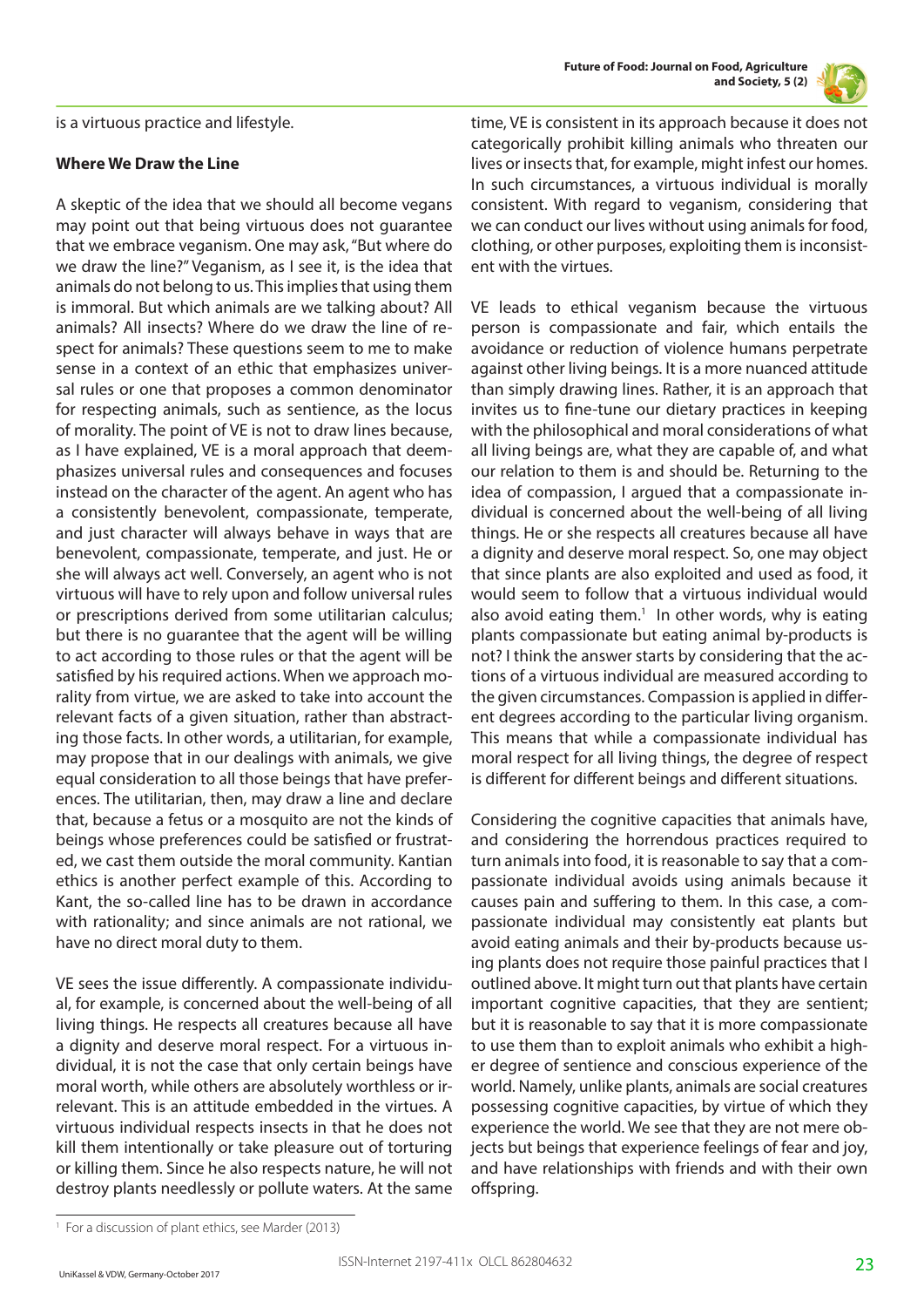

## *Plants are alive and feel pain, too*.

Why vegans eat plants. Granted, plants are living organisms. A compassionate individual, then, must make a choice between eating animals and their by-products or eating plants. The compassionate approach is to choose to use those organisms that are less likely to be morally disrespected. For plants, "being alive" is different from that of animals in a way that makes it difficult to see in what sense it could be said that we wrong or disrespect a plant by eating it. Rice, mangoes, beans, bananas, lettuce, or broccoli do not seem to have conscious experiences or to be concerned about their existence. It is very unlikely that they enjoy life and the company of their parents and friends, like animals and people do.

Furthermore, the most important aspect of VE as it relates to the question of whether plants can feel pain, and whether veganism is a compassionate moral position is this: VE concerns organisms that are alive, but it also concerns nature. It is not the case that a virtuous individual would have no moral feelings or respect for mountains and water, but only for living and breathing organisms. This is a mistaken conception of VE. As Murdoch (1970) argues, "The moral life…is something that goes on continually, not something that switches off in between the occurrence of explicit moral choices. What happens in between such choices is indeed what is crucial" (p. 8). The virtuous individual is respectful of all things—mountains, rivers, and the whole of nature. His eating choices are informed by virtue and his actions are always appropriate in relation to the good of not only himself, but also nature as a whole. Therefore, vegans eat plants because it is consistent with compassion and fairness to do so. It would be uncompassionate and unfair, for example, to deliberately damage or destroy plants. But the fact is that plants give us a vast variety of fruits that can be eaten without being imprisoned or tortured, disrespected, killed, or separated from family and friends. These considerations make us realize that there are degrees of moral respect toward different forms of life. The degree of compassion that we have for a cow need not be the same as that we have for a mango. Therefore, a compassionate individual should avoid using animals and their by-products because exploiting animals causes them a great degree of suffering. By using their milk, eggs, or labor, we disrespect them. Animal by-products are typically obtained through practices that make them suffer or disrespect them. But in the case of plants, although they are living organisms, our using them does not require the same cruel practices that inflict pain upon animals.

## **Conclusion**

I want to conclude this discussion by once again pointing out that veganism, as I have defined it, is an expression of virtue. That is to say, veganism is the moral idea of avoiding using animal as a source of food, clothing, and more, whenever there are readily available alternatives. As I mentioned at the outset, my argument applies to those of us who have the fortune to live in affluent societies that enjoy an abundance of plant-based food and alternatives to wool, leather, and other animal-based by-products. Such circumstances, I believe, demand that we apply compassion and fairness to our relationship with animals. I am not suggesting that there are absolute rights and wrongs. The main characteristic of the virtuous person is that she does the best thing in a situation, all things considered. There are possible circumstances in which a virtuous character is compatible with using animals. Such circumstances might include, for example, a population that has no other means of sustenance but animals, or a lifeboat hypothetical, i.e., a situation in which a person or a group of people are stranded on a desert island with no food other than animals. Perhaps an important implication is that affluent societies applying VE should help less developed countries move toward veganism. For example, consider that some of these populations do have plant food, but do not use it. As Oppenlander (2013) notes in Food Choice and Sustainability,

In Ethiopia, over 40 percent of the population is considered hungry or starving, yet the country has 50 million cattle (one of the largest herds in the world), as well as almost 50 million sheep and goats, and 35 million chickens, unnecessarily consuming the food, land and water… Much of their resource use must be focused on these cattle. Instead of using their food, water, topsoil, and massive amounts of land and energy to raise livestock, Ethiopia, for instance, could grow teff, an ancient and quite nutritious grain grown in that country for the past 20,000 to 30,000 years. Teff…is high in protein, with an excellent amino acid profile, is high in fiber and

calcium, (1 cup of teff provides more calcium than a cup of milk), and is a rich source of boron, copper, phosphorus, zinc, and iron. Seventy percent of all Ethiopia's cattle are raised pastorally in the highlands of their country, where less than 100 pounds of meat and a few gallons of milk are produced per acre of land used. Researchers have found that teff can be grown in those same areas by the same farmers at a yield of 2,000 to 3,000 pounds per acre, with more sustainable growing techniques employed and no water irrigation — teff has been shown to grow well in water-stressed areas and it is pest resistant. (p. 175-178)

There are other regions of the world where inhabitants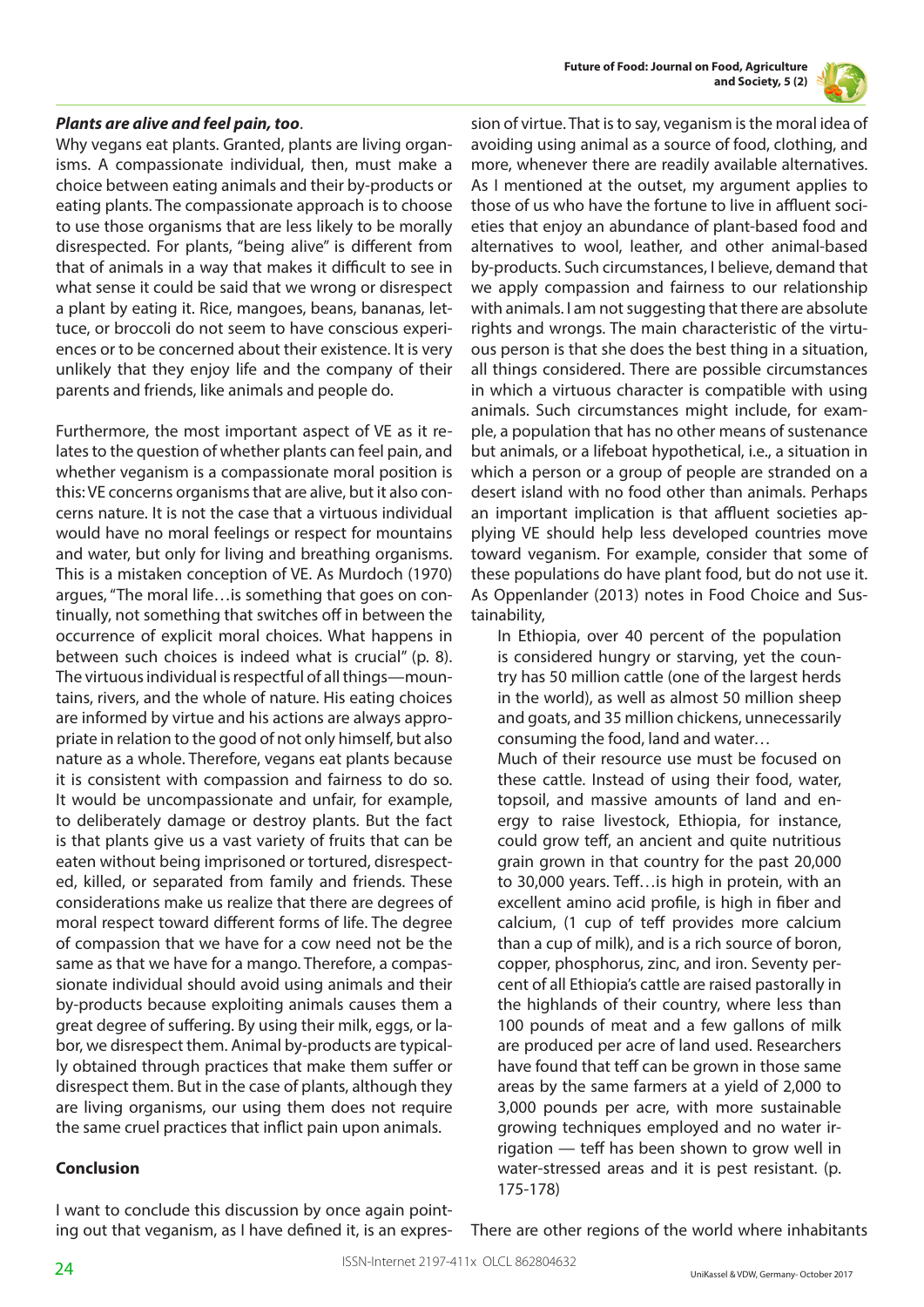



can import food staples, thus avoid relying on animals for food. An example often used is the Inuit, who inhabit the artic regions of Alaska, Canada, and Greenland. Not having fields suitable to grow food for all their meals, the Inuit traditionally ate only fish and seal meat. But nowadays, the Inuit live in communities with stores, schools, and modern buildings. Modern Inuit import food grown elsewhere and buy it in local stores. In fact, according to the Inuit Cultural Online Resource (n.d.), "Expensive food [is] bought at the local Co-op or Northern store, or shipped up from the south."

My contribution to the discussion of our moral responsibility toward animals is to provide a vision of a moral lifestyle, rather than a moral theory, that motivates us internally to become vegans. I proposed a view of morality according to which we acquire and develop important moral virtues, particularly the virtues of compassion and fairness, through paying attention to the lives of animals. Much work still needs to be done on the application of virtue/care ethics to eating with regard to our relationships with animals and with regard to the environment, public health and human rights. This paper is a starting point for the arduous work of defending ethical veganism. I have demonstrated how virtue ethics leads to ethical veganism. VE has much to say about how we apply attention, care, and virtue to animals' experiences of well-being, to recognizing that we are in a relationship with them and the only consistent moral response is veganism.

With regard to our treatment of animals, many virtues are important, though I propose that two in particular, compassion and fairness, enable us to see what is morally virtuous about veganism. Veganism is a worldview that wants us to realize that animals are not our property or our food; so, we should not use them in any way. Compassion and fairness show that an individual endowed with these two virtues thoroughly understands the suffering of animals and tries to alleviate their suffering. Our current behavior, i.e., eating animals and using their by-products, causes unnecessary pain to animals. One cannot be, for example, a compassionate racist or a fair rapist. As compassion is rooted in love, one who is truly compassionate will act out of love. There is nothing loving about racism or participating in the slaughtering and suffering of millions of animals. By the same token, one is not fair-minded if he is fair only to a restricted group of people or to his country, species, race, etc. Being fair means treating all equally. With regard to our treatment of non-human animals and our environment, a compassionate individual, by the very definition of compassion, desires to avoid pain because he is interested in others' well-being. Veganism, then, may be an expression of

compassion. The compassionate individual refuses to take part in a practice centered on animal exploitation. Fairness also entails veganism, because the fair-minded behave in a way that is consistently just. It is unfair to treat certain animals with respect and not others, and it is unfair to turn animals into food for the sake of taste, tradition, or just because we can, when those animals do not wish to become food. Therefore, using animals as food, even if they are treated 'humanely,' is inconsistent with fairness and with compassion. Thus, virtue ethics can show us that veganism is a virtuous practice that should be embraced by most if not all people.

## **Acknowledgements**

The author thanks the editors and the anonymous reviewers for their valuable comments on an earlier version of this article.

# **Conflict of Interests**

The author hereby declares that there are no conflicts of interests.

## **References**

Abbate, C. (2014). Virtues and animals: A minimally decent ethic for practical living in a non-ideal world. *Journal of Agricultural and Environmental Ethics,* 27(6), 909-929.

Aristotle. (1999). Nicomachean Ethics (2nd ed.). *Indianapolis*, IN: Hackett Publishing Company, Inc.

Diamond, C. (1978). Eating meat and eating people. *Philosophy*, 53(206), 465-479.

Donovan, J. (2006). Feminism and the treatment of animals: From care to dialogue. *Signs*, 31(2), 306.

Gruen, L. (2014). *Entangled empathy: An alternative ethic for our relationship with animals*. Brooklyn, NY: Lantern Books.

Hursthouse, R. (1999). *On Virtue Ethics.* Oxford: Oxford University Press.

Hursthouse, R. (2006). Applying virtue ethics to our treatment of other animals. In J. Welchman (Ed.), *The Practice of Virtue: Classic and Contemporary Readings in Virtue Ethics*. Indianapolis, IN: Hackett Publishing.

Hursthouse, R. (2011). Virtue ethics and the treatment of animals. In T. Beauchamp & R. Frey (Eds.), *The Oxford handbook of animal ethics*. Oxford, Oxford University